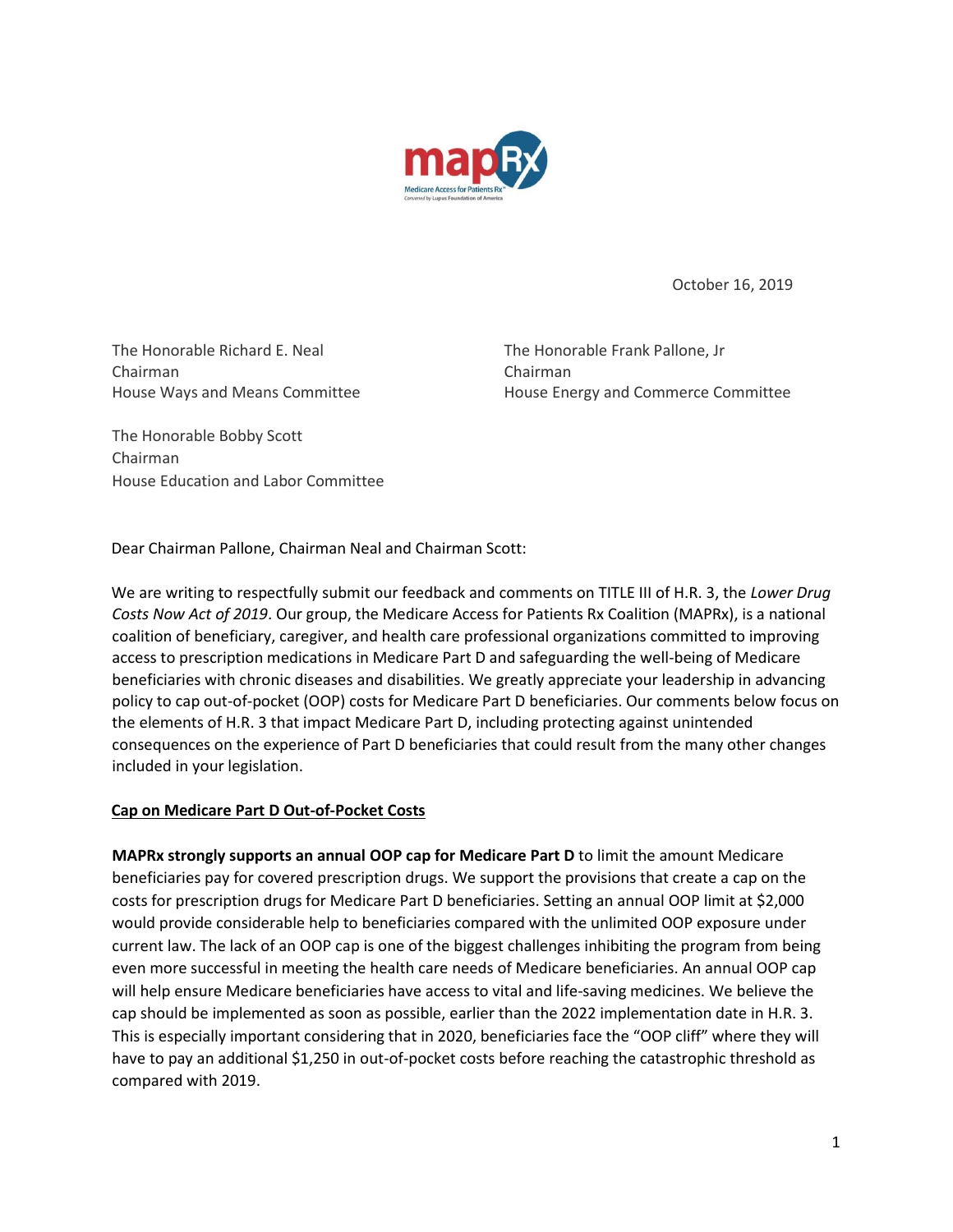MAPRx urges Congress to include a mechanism that would allow total OOP costs to be distributed more evenly throughout the year, particularly for beneficiaries who encounter significant cost-sharing for a single prescription or a series of prescriptions required at a single point in the year. This would ease the financial strain for Medicare beneficiaries who currently are faced with paying a significant percentage of their total OOP financial burden at the beginning (or first fill) of each benefit year. Making Medicare beneficiary out-of-pocket costs more manageable by spreading them throughout the year would make a real difference for the vast majority of beneficiaries who do not have the resources to pay their entire OOP cap in just a few trips to the pharmacy.

## Restructuring the Part D Benefit and the Need for Increased Oversight

H.R. 3 would make significant changes to the prescription drug marketplace and operation of prescription drug benefits. Absent the incorporation of robust new patient protections, those changes could unintentionally motivate Part D plans to reduce the quality of care and access for Medicare beneficiaries. It is critically important that any legislation not expose Medicare beneficiaries to more overly burdensome utilization management strategies, prior authorization requirements, formulary restrictions, or other benefit reductions designed to prevent beneficiaries from easily gaining access to needed prescription drugs.

In recent years, the Part D program has experienced an erosion of beneficiary protections in favor of plan flexibility. CMS has favored preserving plans' flexibility over ensuring patient access on key issues such as specialty tiers, protected classes, formulary tiering and composition, meaningful differences policy, and communication of plan materials. Part D plan use of utilization management is on the rise, and, for many patients, these are steep barriers to accessing their needed prescribed medications.

Current challenges to access in Part D include narrowing formularies, an erosion of beneficiary protections, increased utilization management, use of preferred pharmacy networks, and problems with the exceptions and appeals processes. The proposed restructuring of Part D could make these problems worse. As you work to strengthen Part D, please consider – and seek to address – these issues. Part D has a long history of success and has had a positive impact on the lives of millions of Medicare beneficiaries. You have the opportunity to extend and expand this record by safeguarding beneficiaries' access to the therapies they need and their providers prescribe.

## **MAPRx is concerned that H.R. 3 misses an opportunity to make necessary changes to the Part D benefit including:**

- **Strengthen the Low-Income Subsidy (LIS) program** by eliminating the asset test and streamlining program administration. Also, Congress should provide full Extra Help benefits to those living on the edge of poverty. Only the lowest income individuals with Medicare receive full benefits through Extra Help. Individuals with incomes of about \$16,860 to \$18,735 (135% to 150% FPL in 2019) who also meet the program's asset test are exposed to premiums, deductibles, and high coinsurance rates (15%).
- **Eliminate cost-sharing for generics for Low-Income Subsidy (LIS) recipients.** Research has shown that eliminating cost-sharing can improve adherence to medication regimens.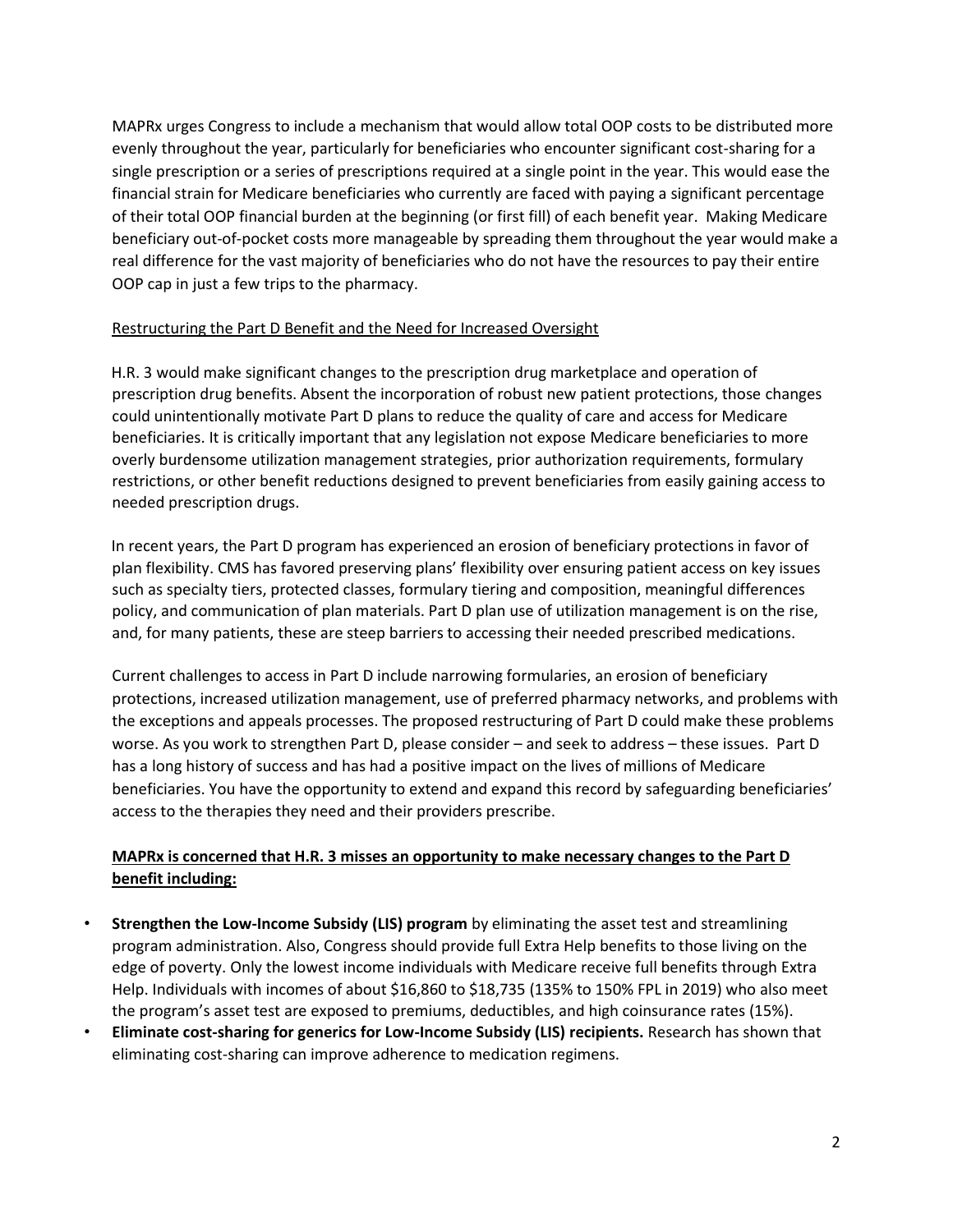- **Repeal the substantial increase in the catastrophic threshold due to occur in 2020, which will** impose an additional \$1,250 in OOP costs on Medicare Part D beneficiaries before they reach the catastrophic coverage phase.
- **Strengthen the Part D appeals process.** Part D plans should increase information and transparency for their appeals processes and timely notice should be given to enrollees of the reasons for the denial of drug coverage, including the right to an expedited review. In addition, Part D beneficiaries should be allowed to appeal for a lower cost share for specialty medications.
- **Improve beneficiaries' ability to understand the benefits** provided in a plan, along with coverage levels and OOP costs, when determining which plan best meets their needs. Congress should direct the Centers for Medicare & Medicaid Services (CMS) to improve beneficiaries' online shopping experience and ability to compare formularies and OOP costs across plans.

As more Americans become eligible for Medicare, the Part D program will play an increasingly integral role in maintaining beneficiaries' health and reducing overall health care costs. The undersigned members of MAPRx appreciate your interest in making improvements to Medicare Part D. For questions related to MAPRx or the above comments, please contact Bonnie Hogue Duffy, Convener, MAPRx Coalition, at (202) 540-1070 or bduffy@nvgllc.com.

Sincerely,

Allergy & Asthma Network Alliance for Aging Research American Association on Health and Disability American Cancer Society Cancer Action Network American Kidney Fund American Society of Consultant Pharmacists (ASCP) Arthritis Foundation Caregiver Action Network Epilepsy Foundation GO2 Foundation for Lung Cancer HealthyWomen Lupus and Allied Diseases Association, Inc. Lupus Foundation of America Men's Health Network Mental Health America National Alliance on Mental Illness National Council on Aging National Patient Advocate Foundation Patient Access Network (PAN) Foundation Patient Services Incorporated RetireSafe Spina Bifida Association The AIDS Institute The National Kidney Foundation WomenHeart: The National Coalition for Women with Heart Disease